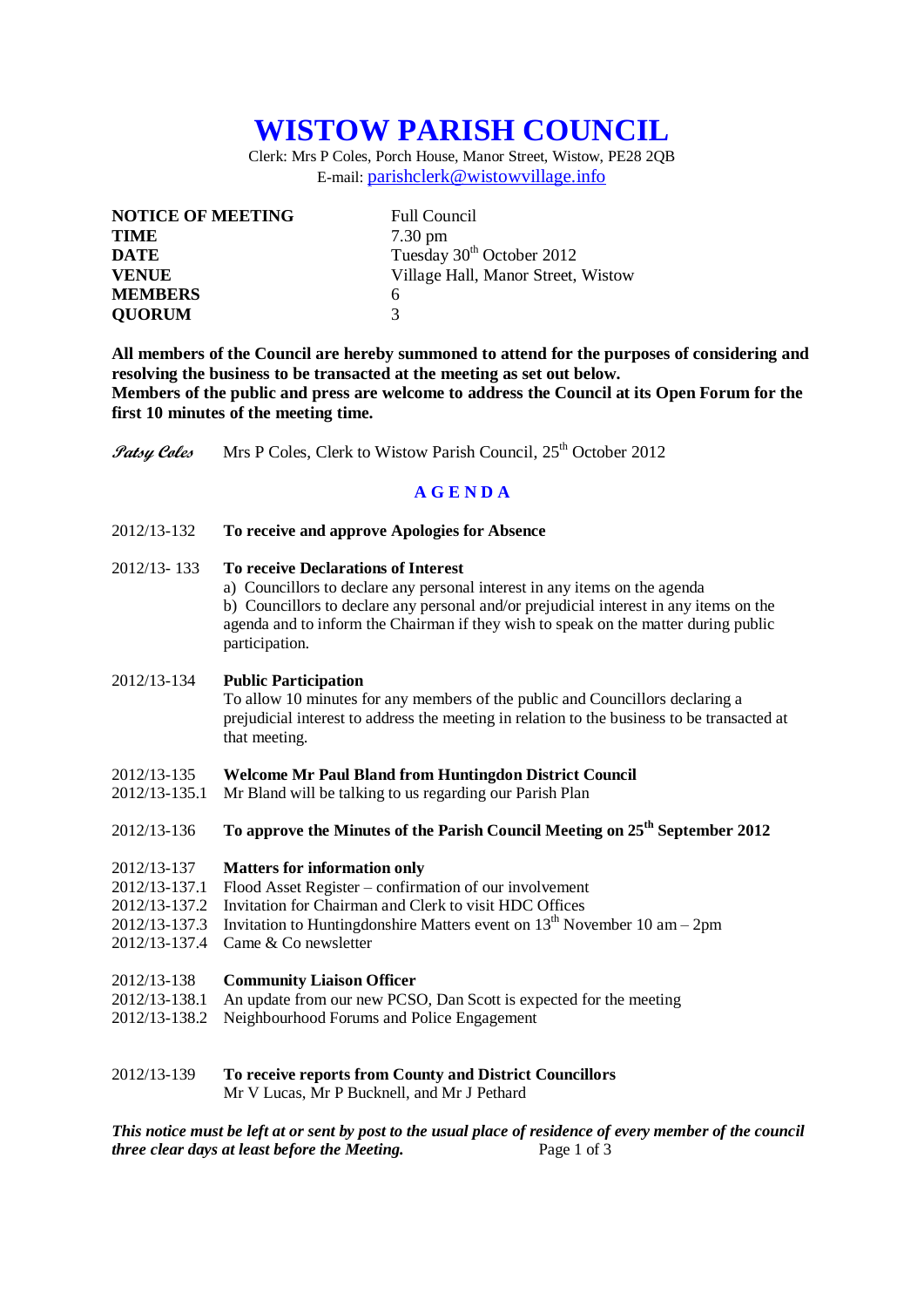Page 2

| 2012/13-140                                                                     | <b>Finance</b><br>a) to approve the Financial Statement including cash flow<br>b) to approve payment of outstanding amounts :<br>Mrs P Coles – October salary (rates as per minute no. 8e<br>of the meeting dated the 15/12/09) now paid quarterly<br>£210.16,<br>Balfour Beatty lighting contract payment<br>£425.34<br>RSS, aerial runway repair<br>£567.78<br>Cambridge Water church standpipe<br>£ 16.86 |  |
|---------------------------------------------------------------------------------|--------------------------------------------------------------------------------------------------------------------------------------------------------------------------------------------------------------------------------------------------------------------------------------------------------------------------------------------------------------------------------------------------------------|--|
| 2012/13-141<br>2012/13-141.1<br>2012/13-141.2                                   | Correspondence<br>Request for a donation from Victim Support<br>Request from resident for help re anti social driving                                                                                                                                                                                                                                                                                        |  |
| 2012/13-142<br>2012/13-142.1                                                    | To consider any Planning Applications received<br>1201160FUL 1Pipkins Close, any comments on revised drawings                                                                                                                                                                                                                                                                                                |  |
| 2012/13-143<br>2012/13-143.1<br>2012/13-143.2                                   | <b>Highway Warden Scheme/Road and Traffic Issues</b><br>Winter gritting vounteer training<br>Local Highways Improvements Initiative                                                                                                                                                                                                                                                                          |  |
| 2012/13-143<br>2012/13-143.1<br>2012/13-143.2<br>2012/13-143.3                  | <b>Update on Playground</b><br>Aerial runway now repaired<br>Digley Associates have been instructed to carry out our annual safety inspections<br>Alternative                                                                                                                                                                                                                                                |  |
| 2012/13-144<br>2012/12-144.1<br>2012/13-144.2<br>2012/13-144.3<br>2012/13-144.4 | <b>Code of Conduct</b><br><b>Dispensation for Precept</b><br>Declaration of Interest forms<br>Two Parish Council Rrepresentatives are being sought for HDC standards Committee<br>Training available at Hemingford PC                                                                                                                                                                                        |  |
| 2012/13-145<br>2012/13-145.1                                                    | <b>Connecting Cambridgeshire - Broadband update</b><br>Leaflets and posters have been received                                                                                                                                                                                                                                                                                                               |  |
| 2012/13-146<br>2012/13-146.1                                                    | <b>Huntingdonshire Local Plan to 2036</b><br>Any points for discussion.                                                                                                                                                                                                                                                                                                                                      |  |
| 2012/13-147                                                                     | <b>Parish Plan Working Parties Feedback and Updates</b><br>Mr McInnes<br>a-Litter<br>b- Countryside<br>Mr Carter<br>c- Village Hall<br>Mr MacInness<br>d - Parish Plan Review - Dr Farrar/Mr Bucknell/Ms Robinson/Mr Carter                                                                                                                                                                                  |  |
|                                                                                 | This notice must be left at or sent by post to the usual place of residence of every member of the council                                                                                                                                                                                                                                                                                                   |  |

*three clear days at least before the Meeting.* Page 2 of 3